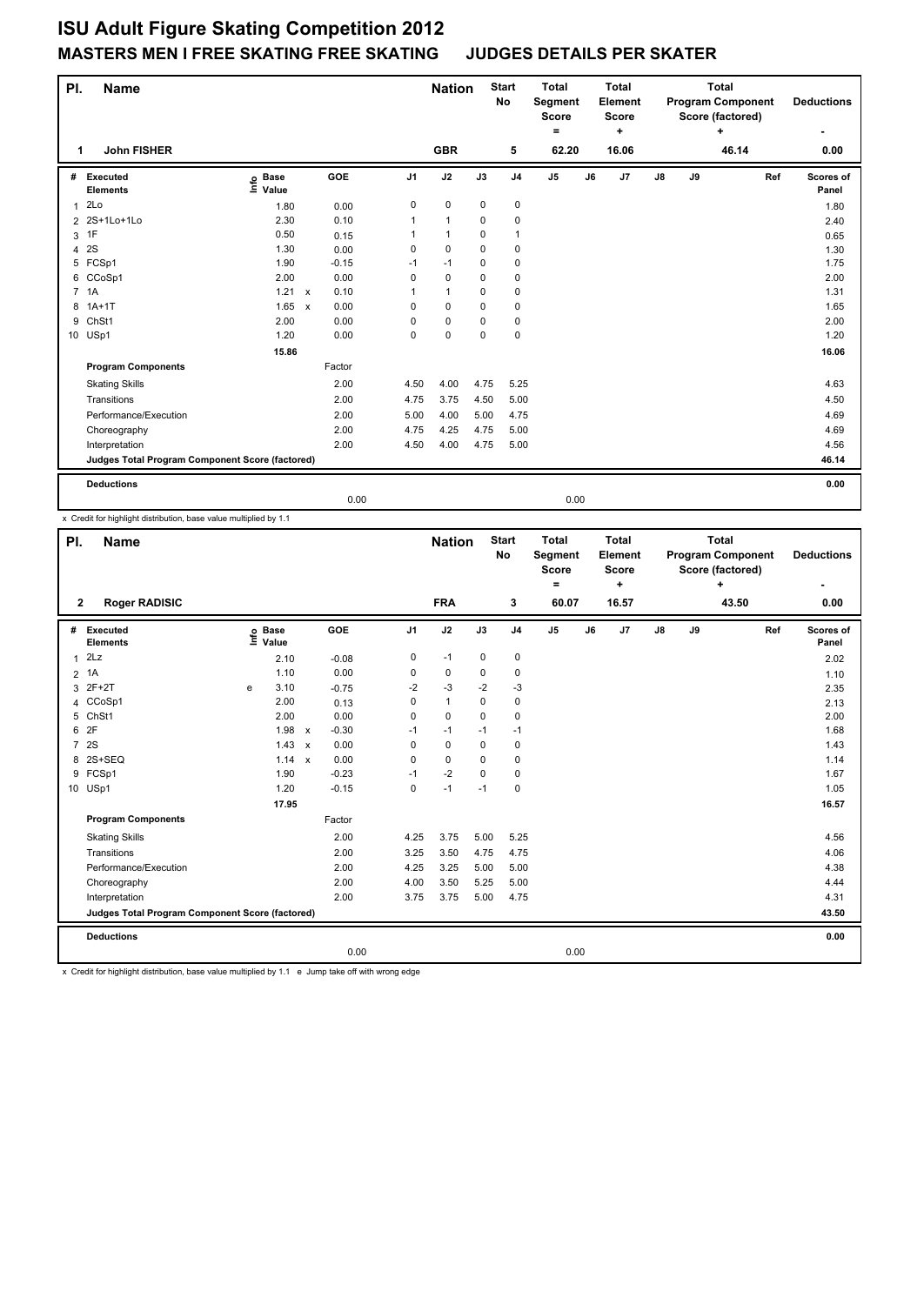## **ISU Adult Figure Skating Competition 2012 MASTERS MEN I FREE SKATING FREE SKATING JUDGES DETAILS PER SKATER**

| PI.            | Name                                            |                            |              |            |                | <b>Nation</b> | <b>Start</b><br>No |                | <b>Total</b><br>Segment<br><b>Score</b><br>۰ |    | <b>Total</b><br>Element<br><b>Score</b><br>÷ | <b>Program Component</b> |    | <b>Total</b><br>Score (factored)<br>+ |     | <b>Deductions</b>  |
|----------------|-------------------------------------------------|----------------------------|--------------|------------|----------------|---------------|--------------------|----------------|----------------------------------------------|----|----------------------------------------------|--------------------------|----|---------------------------------------|-----|--------------------|
| 3              | <b>Steven DA COSTA</b>                          |                            |              |            |                | <b>GBR</b>    |                    | 6              | 59.11                                        |    | 15.47                                        |                          |    | 43.64                                 |     | 0.00               |
| #              | Executed<br><b>Elements</b>                     | e Base<br>E Value<br>Value |              | <b>GOE</b> | J <sub>1</sub> | J2            | J3                 | J <sub>4</sub> | J <sub>5</sub>                               | J6 | J7                                           | $\mathsf{J}8$            | J9 |                                       | Ref | Scores of<br>Panel |
| $\mathbf{1}$   | 1Lz                                             | 0.60                       |              | $-0.08$    | $-1$           | $-2$          | 0                  | 0              |                                              |    |                                              |                          |    |                                       |     | 0.52               |
|                | 2 CSSp1                                         | 1.90                       |              | 0.50       | $\overline{2}$ | $\mathbf{1}$  | $\mathbf{1}$       | 0              |                                              |    |                                              |                          |    |                                       |     | 2.40               |
| 3              | $2S+2T$                                         | 2.60                       |              | 0.10       | 1              | $\mathbf{1}$  | $\Omega$           | 0              |                                              |    |                                              |                          |    |                                       |     | 2.70               |
| 4              | 1A                                              | 1.10                       |              | $-0.35$    | $-2$           | $-2$          | $-2$               | $-1$           |                                              |    |                                              |                          |    |                                       |     | 0.75               |
| 5              | 2F                                              | 1.80                       |              | $-0.30$    | $-1$           | $-2$          | $-1$               | 0              |                                              |    |                                              |                          |    |                                       |     | 1.50               |
|                | 6 FCoSp1                                        | 1.70                       |              | $-0.68$    | $-2$           | $-3$          | $-2$               | $-2$           |                                              |    |                                              |                          |    |                                       |     | 1.02               |
| $\overline{7}$ | 2T                                              | 1.43                       | $\mathsf{x}$ | 0.05       | 0              | $\mathbf{1}$  | $\Omega$           | 0              |                                              |    |                                              |                          |    |                                       |     | 1.48               |
| 8              | ChSt1                                           | 2.00                       |              | 0.00       | 0              | 0             | 0                  | 0              |                                              |    |                                              |                          |    |                                       |     | 2.00               |
| 9              | 2S                                              | 1.43                       | $\mathsf{x}$ | $-0.25$    | $-1$           | $-2$          | $-1$               | $-1$           |                                              |    |                                              |                          |    |                                       |     | 1.18               |
|                | 10 CCoSp1                                       | 2.00                       |              | $-0.08$    | 0              | $-1$          | $\mathbf 0$        | $\mathbf 0$    |                                              |    |                                              |                          |    |                                       |     | 1.92               |
|                |                                                 | 16.56                      |              |            |                |               |                    |                |                                              |    |                                              |                          |    |                                       |     | 15.47              |
|                | <b>Program Components</b>                       |                            |              | Factor     |                |               |                    |                |                                              |    |                                              |                          |    |                                       |     |                    |
|                | <b>Skating Skills</b>                           |                            |              | 2.00       | 4.50           | 3.75          | 4.75               | 5.00           |                                              |    |                                              |                          |    |                                       |     | 4.50               |
|                | Transitions                                     |                            |              | 2.00       | 4.25           | 3.50          | 4.50               | 5.00           |                                              |    |                                              |                          |    |                                       |     | 4.31               |
|                | Performance/Execution                           |                            |              | 2.00       | 5.00           | 2.75          | 4.50               | 4.75           |                                              |    |                                              |                          |    |                                       |     | 4.25               |
|                | Choreography                                    |                            |              | 2.00       | 4.75           | 3.25          | 4.75               | 4.75           |                                              |    |                                              |                          |    |                                       |     | 4.38               |
|                | Interpretation                                  |                            |              | 2.00       | 4.75           | 3.50          | 4.75               | 4.50           |                                              |    |                                              |                          |    |                                       |     | 4.38               |
|                | Judges Total Program Component Score (factored) |                            |              |            |                |               |                    |                |                                              |    |                                              |                          |    |                                       |     | 43.64              |
|                | <b>Deductions</b>                               |                            |              |            |                |               |                    |                |                                              |    |                                              |                          |    |                                       |     | 0.00               |
|                |                                                 |                            |              | 0.00       |                |               |                    |                | 0.00                                         |    |                                              |                          |    |                                       |     |                    |

x Credit for highlight distribution, base value multiplied by 1.1

| PI.            | <b>Name</b>                                     |      |                      |              |         | <b>Nation</b>  |                      | <b>Start</b><br>No | <b>Total</b><br>Segment<br><b>Score</b><br>$=$ |                | <b>Total</b><br>Element<br><b>Score</b><br>÷ | <b>Program Component</b> |    | <b>Total</b><br>Score (factored)<br>+ |       | <b>Deductions</b><br>٠ |                    |
|----------------|-------------------------------------------------|------|----------------------|--------------|---------|----------------|----------------------|--------------------|------------------------------------------------|----------------|----------------------------------------------|--------------------------|----|---------------------------------------|-------|------------------------|--------------------|
| 4              | <b>David DINSDALE</b>                           |      |                      |              |         |                | <b>GBR</b>           |                    | 1                                              | 58.76          |                                              | 18.88                    |    |                                       | 41.88 |                        | 2.00               |
| #              | Executed<br><b>Elements</b>                     | ١nf٥ | <b>Base</b><br>Value |              | GOE     | J <sub>1</sub> | J2                   | J3                 | J <sub>4</sub>                                 | J <sub>5</sub> | J6                                           | J7                       | J8 | J9                                    |       | Ref                    | Scores of<br>Panel |
| $\mathbf{1}$   | 1A                                              |      | 1.10                 |              | 0.05    | -1             | $\mathbf 0$          | $\mathbf 0$        | 0                                              |                |                                              |                          |    |                                       |       |                        | 1.15               |
| $\overline{2}$ | CSSp1                                           |      | 1.90                 |              | 0.63    | 2              | $\mathbf{1}$         | 1                  | 1                                              |                |                                              |                          |    |                                       |       |                        | 2.53               |
| 3              | $2F+2T$                                         |      | 3.10                 |              | $-0.08$ | 0              | 0                    | 0                  | $-1$                                           |                |                                              |                          |    |                                       |       |                        | 3.02               |
| 4              | 2F                                              |      | 1.80                 |              | $-0.90$ | -3             | $-3$                 | $-3$               | $-3$                                           |                |                                              |                          |    |                                       |       |                        | 0.90               |
| 5              | FCSp1                                           |      | 1.90                 |              | 0.13    | 0              | $\mathbf 0$          | 1                  | 0                                              |                |                                              |                          |    |                                       |       |                        | 2.03               |
| 6              | 2Lz<<                                           | <<   | 0.60                 |              | $-0.30$ | -3             | $-3$                 | -3                 | $-3$                                           |                |                                              |                          |    |                                       |       |                        | 0.30               |
| $\overline{7}$ | 2 <sub>LO</sub>                                 |      | 1.98                 | $\mathsf{x}$ | 0.00    | $\Omega$       | $\mathbf 0$          | $\Omega$           | 0                                              |                |                                              |                          |    |                                       |       |                        | 1.98               |
| 8              | ChSt1                                           |      | 2.00                 |              | 0.18    |                | 0                    | 0                  | 0                                              |                |                                              |                          |    |                                       |       |                        | 2.18               |
| 9              | 2S                                              |      | $1.43 \times$        |              | $-0.55$ | $-2$           | $-3$                 | $-3$               | $-3$                                           |                |                                              |                          |    |                                       |       |                        | 0.88               |
| 10             | CCoSp1                                          |      | 2.00                 |              | 0.38    | $\mathbf{1}$   | $\mathbf{1}$         | $\mathbf{1}$       | 0                                              |                |                                              |                          |    |                                       |       |                        | 2.38               |
| 11 2T          |                                                 |      | $1.43 \times$        |              | 0.10    | $\mathbf{1}$   | $\blacktriangleleft$ | $\Omega$           | 0                                              |                |                                              |                          |    |                                       |       |                        | 1.53               |
|                |                                                 |      | 19.24                |              |         |                |                      |                    |                                                |                |                                              |                          |    |                                       |       |                        | 18.88              |
|                | <b>Program Components</b>                       |      |                      |              | Factor  |                |                      |                    |                                                |                |                                              |                          |    |                                       |       |                        |                    |
|                | <b>Skating Skills</b>                           |      |                      |              | 2.00    | 4.50           | 4.50                 | 5.00               | 4.75                                           |                |                                              |                          |    |                                       |       |                        | 4.69               |
|                | Transitions                                     |      |                      |              | 2.00    | 3.75           | 3.00                 | 4.75               | 4.25                                           |                |                                              |                          |    |                                       |       |                        | 3.94               |
|                | Performance/Execution                           |      |                      |              | 2.00    | 4.25           | 2.75                 | 4.75               | 4.50                                           |                |                                              |                          |    |                                       |       |                        | 4.06               |
|                | Choreography                                    |      |                      |              | 2.00    | 4.00           | 3.50                 | 5.00               | 4.50                                           |                |                                              |                          |    |                                       |       |                        | 4.25               |
|                | Interpretation                                  |      |                      |              | 2.00    | 4.00           | 3.25                 | 4.75               | 4.00                                           |                |                                              |                          |    |                                       |       |                        | 4.00               |
|                | Judges Total Program Component Score (factored) |      |                      |              |         |                |                      |                    |                                                |                |                                              |                          |    |                                       |       |                        | 41.88              |
|                | <b>Deductions</b>                               |      |                      | Falls:       | $-2.00$ |                |                      |                    |                                                |                |                                              |                          |    |                                       |       |                        | $-2.00$            |
|                |                                                 |      |                      |              | 0.00    |                |                      |                    |                                                | 0.00           |                                              |                          |    |                                       |       |                        |                    |

<< Downgraded jump x Credit for highlight distribution, base value multiplied by 1.1